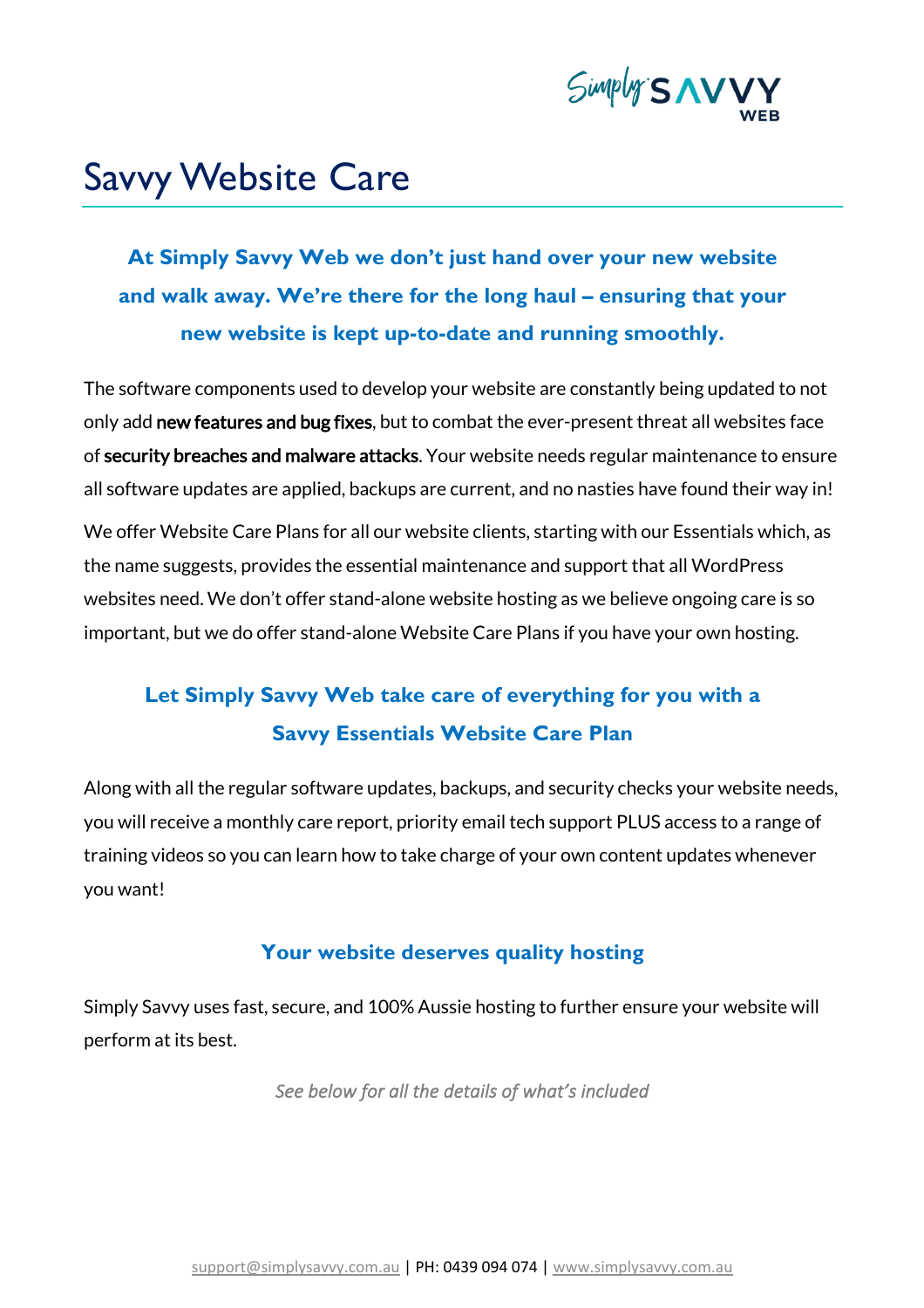| <b>Features - Essentials</b>                                                  | <b>Benefits</b>                                                                                                                                               |
|-------------------------------------------------------------------------------|---------------------------------------------------------------------------------------------------------------------------------------------------------------|
| <b>Website Hosting</b>                                                        | Your website deserves quality hosting. Simply Savvy uses fast, secure,<br>and 100% Aussie hosting to further ensure your website will perform<br>at its best. |
| WordPress Software &<br><b>Plugin/Theme Updates</b>                           | Peace of mind that your website software is always up to date, with<br>weekly updates, and security patches applied when released if needed.                  |
| <b>Nightly Website Backups</b>                                                | Secure backups so your site can be restored quickly if anything goes<br>wrong.                                                                                |
| Restore from Backup (if<br>something goes wrong)                              | Something went wrong? Site restored to most recent backup within 24<br>hours.                                                                                 |
| <b>Security Checks and Malware</b><br><b>Scans</b>                            | Constant security monitoring to keep any nasty intruders out.                                                                                                 |
| <b>Uptime Monitoring</b>                                                      | Real-time monitoring to make sure your site is always available for<br>your customers.                                                                        |
| Database Cleaning and<br>Optimisation                                         | Regular cleaning of your website to keep it running fast and smooth.                                                                                          |
| <b>Weekly Manual Site Checks</b>                                              | Your site checked over by an actual human to make sure nothing has<br>'broken' with any updates (see note* below)                                             |
| Training videos (incl. WordPress,<br><b>WooCommerce, Google</b><br>Analytics) | Access to video tutorials so you can learn to be in control of your own<br>website content.                                                                   |
| <b>Monthly Maintenance Report</b>                                             | Monthly reporting to keep you feeling confident and informed.                                                                                                 |
| <b>Priority Support</b>                                                       | Support just an email away when you need it.                                                                                                                  |
| Cancel Anytime, No Long-term<br>Contracts                                     | Nothing to lose with no minimum contracts.                                                                                                                    |
| Comment Spam Monitoring &<br>Removal                                          | Keep your site free of spammy comments and links.                                                                                                             |
| Your investment per month                                                     | \$69.00                                                                                                                                                       |

| <b>Essentials PLUS</b>                       | Everything in Essentials above, plus                                                                                                                            |
|----------------------------------------------|-----------------------------------------------------------------------------------------------------------------------------------------------------------------|
| Additional Monthly Consulting &<br>Support   | An additional one hour per month consulting time to keep you on track<br>with additional support, training, and/or website updates for ongoing<br>improvements. |
| <b>Website Tracking &amp;</b><br>Measurement | Includes monthly analytics tracking reports.                                                                                                                    |
| Your investment per month                    | \$169.00                                                                                                                                                        |